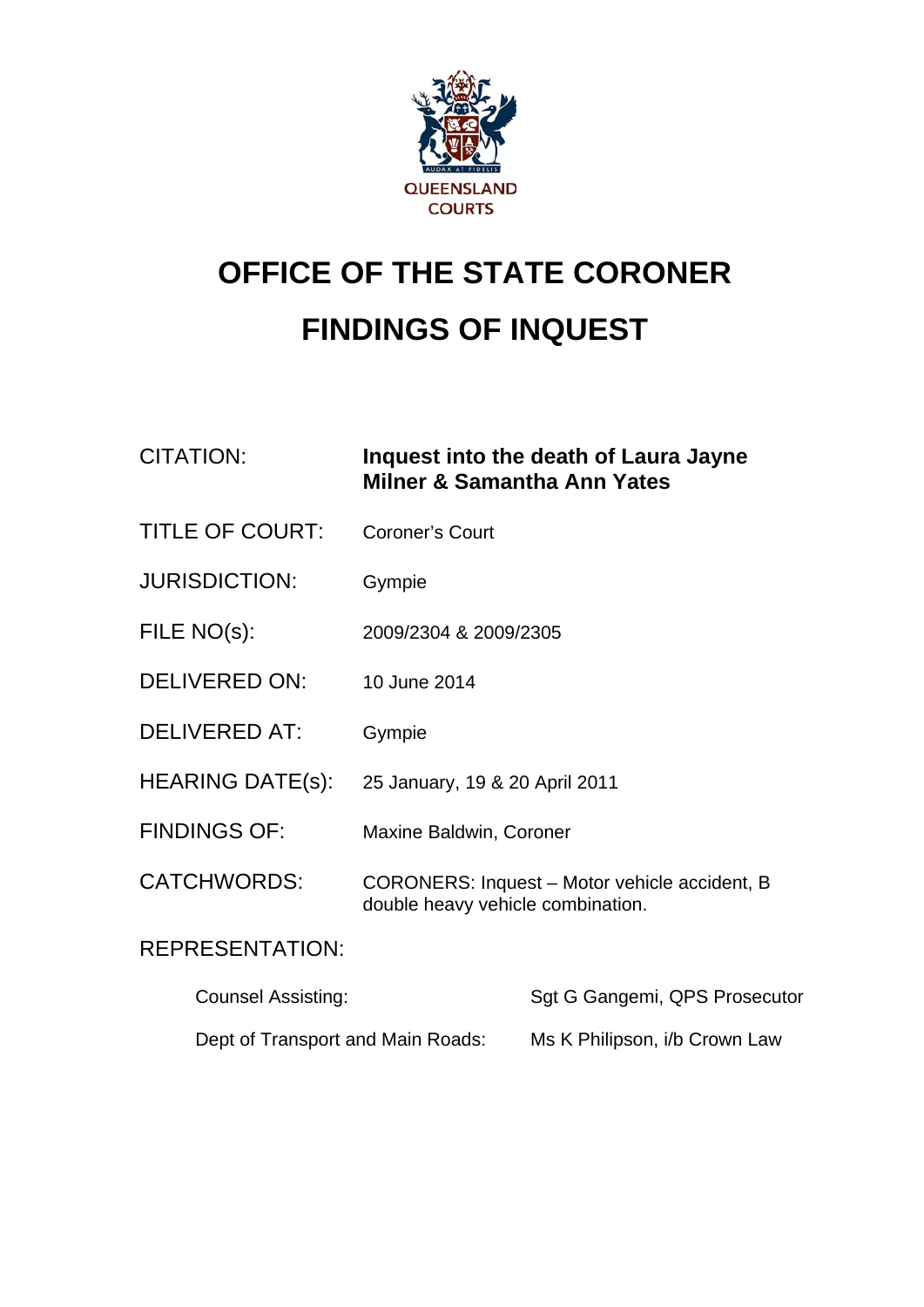Laura Milner was the driver of a blue Daewoo Lanos hatchback travelling towards Tin Can Bay from Gympie in the vicinity of the Coondoo Bridge at Toolara. Samantha Yates was a passenger in the vehicle sitting on the right side of the vehicle in the passenger seat behind the driver.

It is a sealed bitumen road approximately six metres wide with a speed limit at the time of the accident being 100 kilometres per hour.

The road has a double centre line marking and it is also marked with a single white line known as the fog line on each side of the road.

From the evidence given it appeared that the road conditions were dry, the day was clear and visibility was also clear.

At about 1 o'clock on the 30 September 2009, a four wheel drive towing a caravan on the Tin Can Bay road travelling inbound towards Gympie was approaching the Coondoo Bridge. The evidence suggested that the four wheel drive and caravan were travelling at approximately 80 kilometres per hour. This vehicle was being followed by a white Toyota station wagon and behind it was a B double heavy vehicle combination loaded with logs driven by Paul O'Connor.

It appears that as this convoy of vehicles approached the bridge, the driver of the four wheel drive towing the caravan made a decision to pull off to the side of the road to enable the following traffic to pass. As he pulled off to the side of the road into the section of a T junction road, the driver of the Toyota put on his brakes to decelerate and the B double heavy vehicle has also attempted to brake heavily but it has collided with the white station wagon. The skid marks presented indicated that the white Toyota was decelerating but was not heavily under braking when the B double has rear-ended it. As a consequence of this, the white station wagon was pushed forward past the adjacent four wheel drive and caravan and ultimately it veered off to the left crashing into a tree.

At the point of impact the driver of the B double, Mr O'Connor was not wearing a seat belt and thus his collision with the white station wagon resulted in him being rocked and bounced around causing him to release the brakes. At the point of impact with the white car and the releasing of the brakes, the B double has then veered to the right and into the path of the blue Daewoo being driven by Laura Milner. The impact of the vehicle was most severe obviously on the right hand side of the vehicle.

### *Autopsy results*

#### **Laura Milner**

The autopsy revealed external signs of injury including lacerations, abrasions and bruises and obvious fractures of limbs together with extensive facial and head injuries. This, coupled with CT scanning, showed there were extensive basal skull fractures associated with laceration of the brain stem, cerebellum and brain. These injuries would have been immediately fatal and Laura was pronounced deceased at the scene.

#### **Samantha Yates**

The impact of the B double on the right hand side of the vehicle has caused extensive injuries to her. The autopsy revealed external signs of injury including lacerations, abrasions and bruises and in particular severe fractures to the facial bones and skull. The CT scan revealed the base of skull hinge type fracture and minor associated injuries to the brain consistent with the application of severe force.